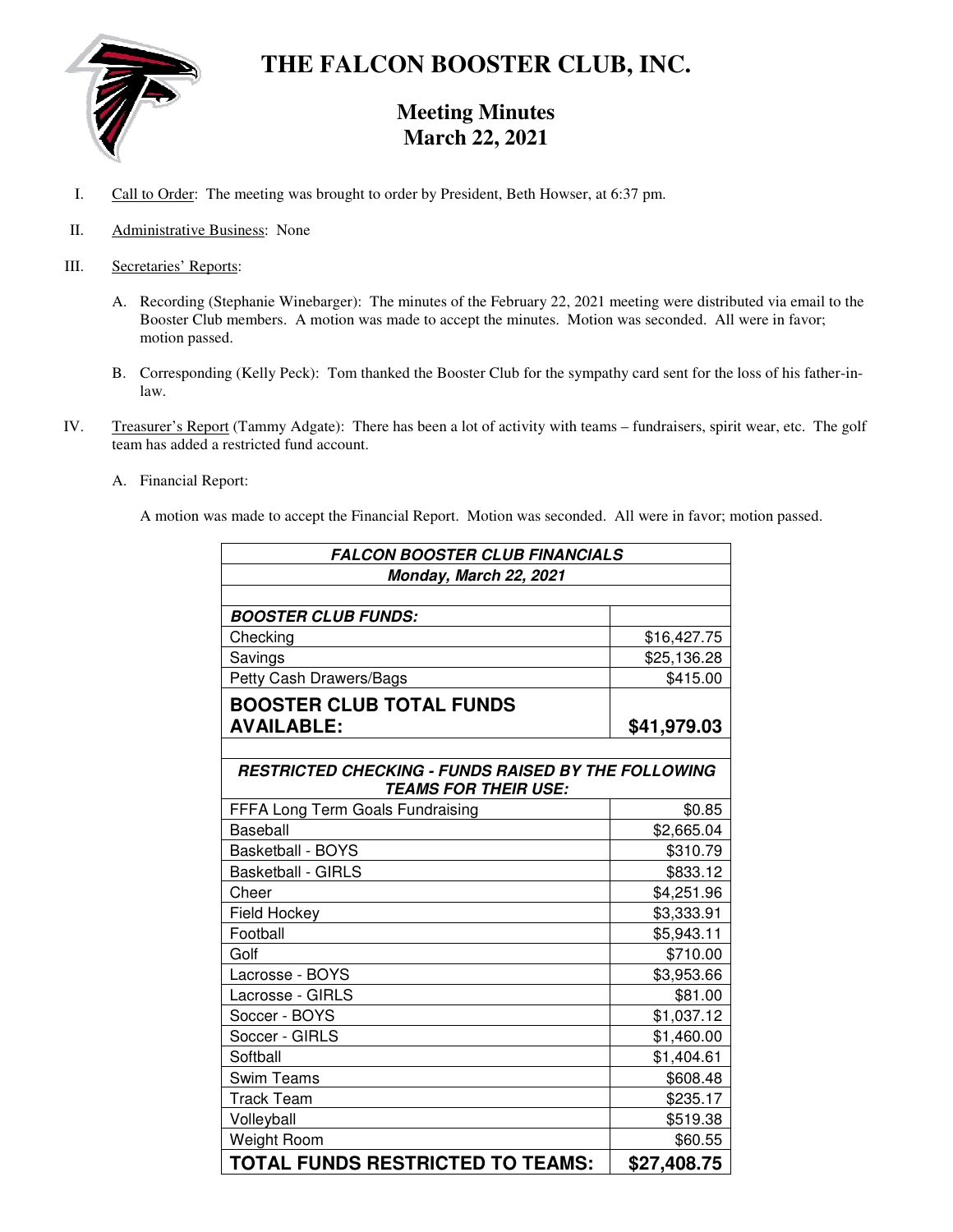| ACCOUNTS FISCALLY MANAGED BY THE BOOSTER CLUB -<br><b>THESE ARE NOT BOOSTER CLUB FUNDS</b> |              |
|--------------------------------------------------------------------------------------------|--------------|
| Pat Georger Scholarship Trust                                                              | \$66,089.68  |
| Roy A. Pool Jr. Scholarship Account                                                        | \$846.26     |
|                                                                                            |              |
| TOTAL ASSETS IN ALL ACCOUNTS                                                               | \$136,323.72 |

#### V. Committee Reports

- A. Membership (Mary Kay Anderson): As of today, there are 53 members: 17 Board/Officers, 9 coaches/Activities Director/Assistant Activities Director, and 27 parents or community members. There was discussion about implementing a deadline for joining beginning with the 2021-2022 school year. More details to follow.
- B. Concessions Football/Spring Sports: There was one home football game and Beth thanked everyone who helped out with concessions that night. Spring sports: Concessions will be offered at the baseball field. Beth will contact other Spring coaches about interest in concessions at their venues.

#### VI. Director of Student Activities:

- A. Current Status/Regulations: The state guidance is up to 30% of seating capacity or 250, whichever is less. Each player is allowed two spectators. If tickets not taken up by players' families, Fauquier High School will send out a message offering those tickets to the general public. Baseball and softball might be considered one venue.
- B. Fall Sports Update/Spring Sports Kick Off: Spring tryouts begin on April 12.
- C. Coaches Reports: None
- D. Other: Mr. Kelican reported there were a lot of compliments on homecoming activities. The kids had a good time and were happy. It was different than usual, but a bit of normalcy. Administration is now moving on to graduation and senior picnic activities. They are trying to do something for prom, but are working out whether it's possible with number of people allowed inside.

### VII. Old Business:

- A. Grants and Fundraising
	- 1. Shoe Collection One box in the school lobby is already full, 4 huge bags sent already. Quality was very good overall. The drive has been very successful so far. We should have our first check by early April. Each bag fits 15-20 sneakers and the bags were full so we collected a lot of sneakers (at least 60-70 pairs)! There is no end date so we will keep doing this until the end of the school year. Old Town Athletic Club has agreed to let us put a box in their facility for three weeks. MMS will also put a box out. Another email blast will go out this week.
	- 2. Virtual 10K Raffle Update from Karolanne Wayland. The event will be held on April  $17<sup>th</sup>$  via Zoom. We'll set up at Appleton Campbell in their training room. There will be a handful of volunteers the night of the event to ensure it goes smoothly. The list of previous ticket holders was divvied out to Committee members to contact first. They have until March 26<sup>th</sup> to reach out and get confirmation of purchase. An email and social media blast will go out the following Monday with purchase information. Coach Story is collecting gift cards from each team which will be used as prizes throughout the night. We will use school laptops since software already loaded. There was a question about someone who foregoes their ticket number this year, do they get it back next year. The group decided no, they would not. Previous ticketholders give up their number if they don't purchase a ticket this year. The ticket price is discounted to \$100, as is next year's for those who purchase a ticket this year.
- B. Other: None
- VIII. New Business:
	- A. Nomination Committee: Anyone interested in joining the Board next year should let someone on the current Board know. Selection will be made at our April meeting.
	- B. Scholarship Committee: Information was sent to the Guidance Office and has been publicized. Beth will call folks to help with scholarship selection. It will be a quick turnaround. After selection, we will likely deliver the same way as last year and go to winners' homes with a sign and their check.